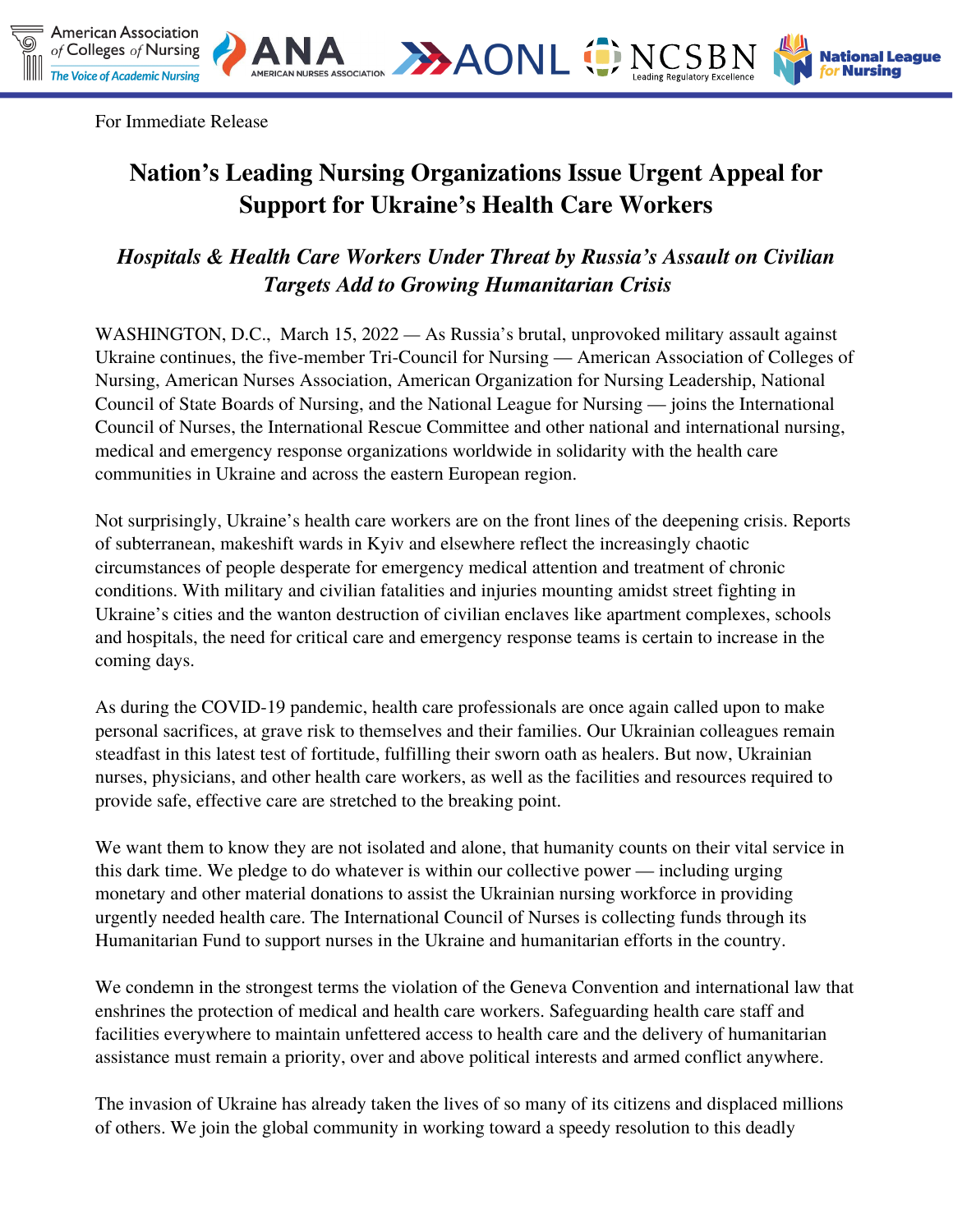conflict, one that will facilitate the return of Ukrainian refugees to their homeland and restore Ukraine's hope in a peaceful, prosperous, independent future among the family of nations.

To help provide food, medical care, and emergency assistance on the ground in Poland, where the majority of Ukrainian refugees have [fled to date, donate to the](https://www.icrc.org/en/where-we-work/europe-central-asia/ukraine) International Committee of the Red Cross or the [International](https://help.rescue.org/donate/ukraine-web?initialms=ws_modl_fy22_ukraine_mmus&ms=ws_modl_fy22_ukraine_mmus) Rescue Committee

#### #####

*The Tri-Council for Nursing is an alliance between the American Association of Colleges of Nursing, the American Nurses Association, the American Organization for Nursing Leadership, the National Council of State Boards of Nursing, and the National League for Nursing. While each organization has its own constituent membership and unique mission, they are united by common values and convene regularly for the purpose of dialogue and consensus building, to provide stewardship within the profession of nursing.*

*These organizations represent nurses in practice, nurse executives and nursing educators. The TriCouncil's diverse interests encompass the nursing work environment, health care legislation, and policy, quality of health care, nursing education, practice, research and leadership across all segments of the health delivery system.*

### **About the American Association of Colleges of Nursing**

The American Association of Colleges of Nursing (AACN) is the voice for academic nursing representing more than 850 member schools of nursing at public and private institutions nationwide. AACN works to establish quality standards for nursing education; assists schools in implementing those standards; influences the nursing profession to improve health care; and promotes public support for professional nursing education, research, and practice. Learn more at www.aacnnursing.org.

### **About the American Nurses Association**

The American Nurses [Association](https://www.nursingworld.org/ana/) (ANA) is the premier organization representing the interests of the nation's 4.3 million registered nurses. ANA advances the profession by fostering high standards of nursing practice, promoting a safe and ethical work environment, bolstering the health and wellness of nurses, and advocating on health care issues that affect nurses and the public. ANA is at the forefront of improving the quality of health care for all. For more information, visit [www.nursingworld.org](https://www.nursingworld.org/).

### A**bout the American Organization for Nursing Leadership**

As the national professional organization of more than 11,000 nurse leaders, the American Organization for Nursing Leadership (AONL) is the voice of nursing leadership. Our membership encompasses nurse leaders working in hospitals, health systems, academia and other care settings across the care continuum. Since 1967, the organization has led the field of nursing leadership through professional development, advocacy and research that advances nursing leadership practice and patient care. AONL is an affiliate of the American Hospital Association. For more information, visit AONL.org.